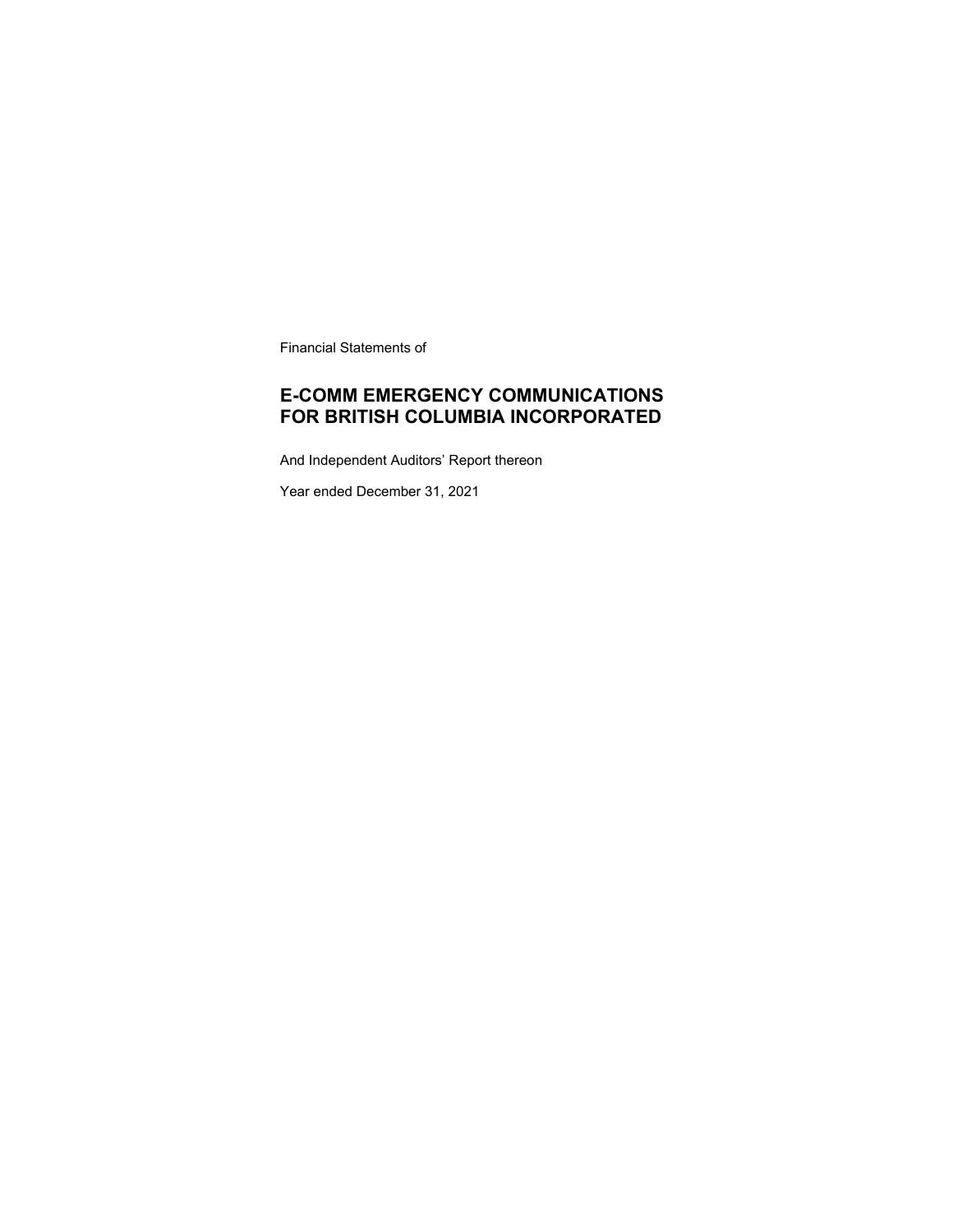

KPMG LLP PO Box 10426 777 Dunsmuir Street Vancouver BC V7Y 1K3 Canada Telephone (604) 691-3000 Fax (604) 691-3031

### **INDEPENDENT AUDITORS' REPORT**

To the Shareholders of E-Comm Emergency Communications for British Columbia Incorporated

#### *Opinion*

We have audited the financial statements of E-Comm Emergency Communications for British Columbia Incorporated (the "Entity"), which comprise:

- the statement of financial position as at December 31, 2021;
- the statement of operations and net assets (deficit) for the year then ended;
- the statement of cash flows for the year then ended; and
- notes to the financial statements, including a summary of significant accounting policies

(hereinafter referred to as the "financial statements").

In our opinion, the accompanying financial statements present fairly, in all material respects, the financial position of the Entity as at December 31, 2021, and its results of operations and its cash flows for the year then ended in accordance with Canadian accounting standards for not-for-profit organizations.

#### *Basis for Opinion*

We conducted our audit in accordance with Canadian generally accepted auditing standards. Our responsibilities under those standards are further described in the "*Auditors' Responsibilities for the Audit of the Financial Statements*" section of our auditors' report.

We are independent of the Entity in accordance with the ethical requirements that are relevant to our audit of the financial statements in Canada and we have fulfilled our other ethical responsibilities in accordance with these requirements.

We believe that the audit evidence we have obtained is sufficient and appropriate to provide a basis for our opinion.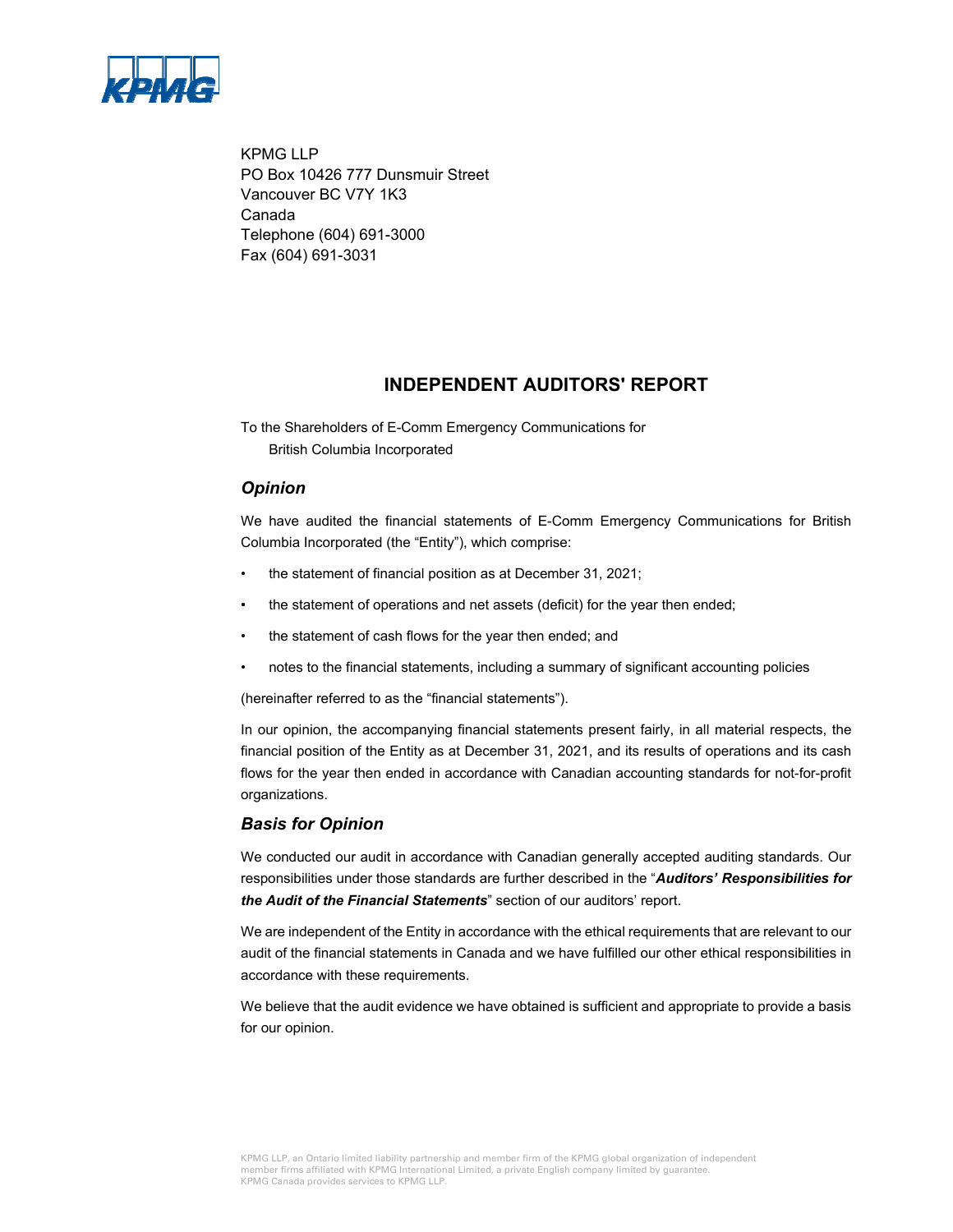

### *Responsibilities of Management and Those Charged with Governance for the Financial Statements*

Management is responsible for the preparation and fair presentation of the financial statements in accordance with Canadian accounting standards for not-for-profit organization, and for such internal control as management determines is necessary to enable the preparation of financial statements that are free from material misstatement, whether due to fraud or error.

In preparing the financial statements, management is responsible for assessing the Entity's ability to continue as a going concern, disclosing as applicable, matters related to going concern and using the going concern basis of accounting unless management either intends to liquidate the Entity or to cease operations, or has no realistic alternative but to do so.

Those charged with governance are responsible for overseeing the Entity's financial reporting process.

### *Auditors' Responsibilities for the Audit of the Financial Statements*

Our objectives are to obtain reasonable assurance about whether the financial statements as a whole are free from material misstatement, whether due to fraud or error, and to issue an auditors' report that includes our opinion.

Reasonable assurance is a high level of assurance, but is not a guarantee that an audit conducted in accordance with Canadian generally accepted auditing standards will always detect a material misstatement when it exists.

Misstatements can arise from fraud or error and are considered material if, individually or in the aggregate, they could reasonably be expected to influence the economic decisions of users taken on the basis of the financial statements.

As part of an audit in accordance with Canadian generally accepted auditing standards, we exercise professional judgment and maintain professional skepticism throughout the audit.

We also:

 Identify and assess the risks of material misstatement of the financial statements, whether due to fraud or error, design and perform audit procedures responsive to those risks, and obtain audit evidence that is sufficient and appropriate to provide a basis for our opinion.

The risk of not detecting a material misstatement resulting from fraud is higher than for one resulting from error, as fraud may involve collusion, forgery, intentional omissions, misrepresentations, or the override of internal control.

 Obtain an understanding of internal control relevant to the audit in order to design audit procedures that are appropriate in the circumstances, but not for the purpose of expressing an opinion on the effectiveness of the Entity's internal control.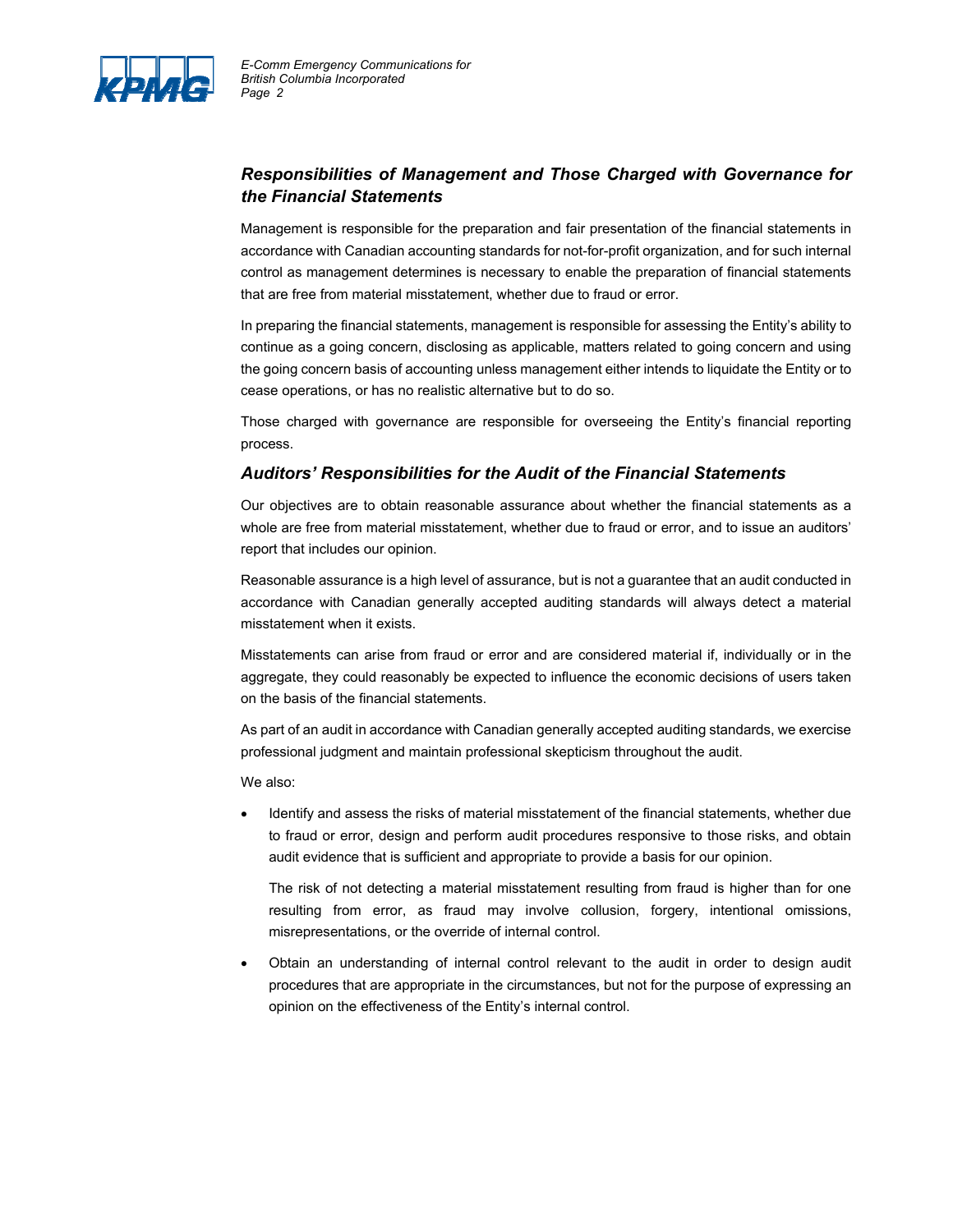

- Evaluate the appropriateness of accounting policies used and the reasonableness of accounting estimates and related disclosures made by management.
- Conclude on the appropriateness of management's use of the going concern basis of accounting and, based on the audit evidence obtained, whether a material uncertainty exists related to events or conditions that may cast significant doubt on the Entity's ability to continue as a going concern. If we conclude that a material uncertainty exists, we are required to draw attention in our auditors' report to the related disclosures in the financial statements or, if such disclosures are inadequate, to modify our opinion. Our conclusions are based on the audit evidence obtained up to the date of our auditors' report. However, future events or conditions may cause the Entity to cease to continue as a going concern.
- Evaluate the overall presentation, structure and content of the financial statements, including the disclosures, and whether the financial statements represent the underlying transactions and events in a manner that achieves fair presentation.
- Communicate with those charged with governance regarding, among other matters, the planned scope and timing of the audit and significant audit findings, including any significant deficiencies in internal control that we identify during our audit.

 $kPMS$  11P

Chartered Professional Accountants

Vancouver, Canada April 29, 2022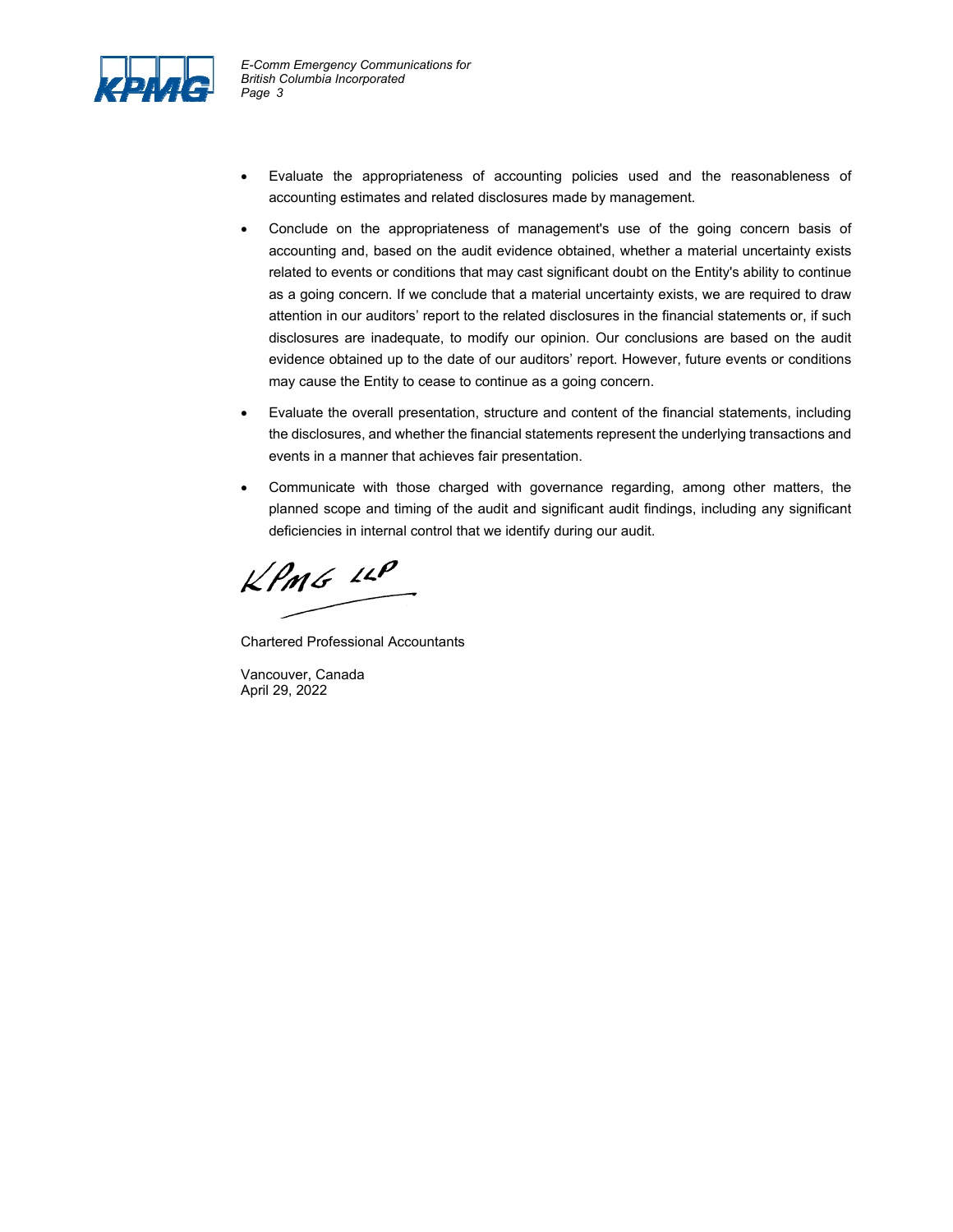Statement of Financial Position

December 31, 2021, with comparative information for 2020

|                                                                              | 2021        | 2020              |
|------------------------------------------------------------------------------|-------------|-------------------|
| <b>Assets</b>                                                                |             |                   |
| Current assets:                                                              |             |                   |
| \$<br>Cash and cash equivalents                                              | 19,575,838  | \$<br>13,954,167  |
| Accounts receivable (note 4)                                                 | 2,378,849   | 5,280,525         |
| Prepaid expenses                                                             | 2,364,053   | 2,225,529         |
| Investment in direct finance leases receivable (note 6)                      | 5,332,839   | 5,443,415         |
|                                                                              | 29,651,579  | 26,903,636        |
| Investment in PRIMECorp (note 2(a))                                          | 1           | 1                 |
| Debt reserve fund (note 3)                                                   | 2,520,061   | 2,477,914         |
| Long-term prepaid land lease                                                 | 1,893,939   | 1,919,192         |
| Long-term portion of prepaid expenses                                        | 1,282,380   | 1,718,903         |
| Long-term receivable for decommissioned assets (note 5)                      | 34,272      | 58,514            |
| Long-term portion of investment in direct finance leases receivable (note 6) | 15,418,942  | 21,008,065        |
| Tangible capital assets (note 7)                                             | 44,428,997  | 48,834,616        |
| \$                                                                           | 95,230,171  | \$<br>102,920,841 |
| Liabilities and Net Deficiency<br>Current liabilities:                       |             |                   |
| \$<br>Accounts payable and accrued liabilities (note 8)                      | 33,837,467  | \$<br>28,165,618  |
| Deferred revenue                                                             | 108,406     | 11,457            |
| Accrued interest payable (note 9)                                            | 1,052,031   | 1,066,497         |
| Current portion of long-term debt (note 9)                                   | 12,865,497  | 12,833,223        |
| Other liabilities (note 10)                                                  | 13,791,964  | 12,333,771        |
|                                                                              | 61,655,365  | 54,410,566        |
| Long-term debt (note 9)                                                      | 34,396,865  | 47,104,885        |
| Asset retirement obligation (note 11)                                        | 1,857,470   | 1,825,449         |
| <b>Total liabilities</b>                                                     | 97,909,700  | 103,340,900       |
| Net deficiency:                                                              |             |                   |
| Share capital (note 12)                                                      | 550         | 550               |
| Unrestricted net deficit                                                     | (2,680,079) | (420.609)         |
|                                                                              | (2,679,528) | (420, 059)        |
| Contingency (note 3)                                                         |             |                   |
| Commitments (note 14)<br>Economic dependence (note 16)                       |             |                   |
| \$                                                                           | 95,230,171  | \$<br>102,920,841 |

See accompanying notes to financial statements.

Approved on behalf of the Board:

 $Q_{\text{defector}} \left( \frac{1}{2} \right)$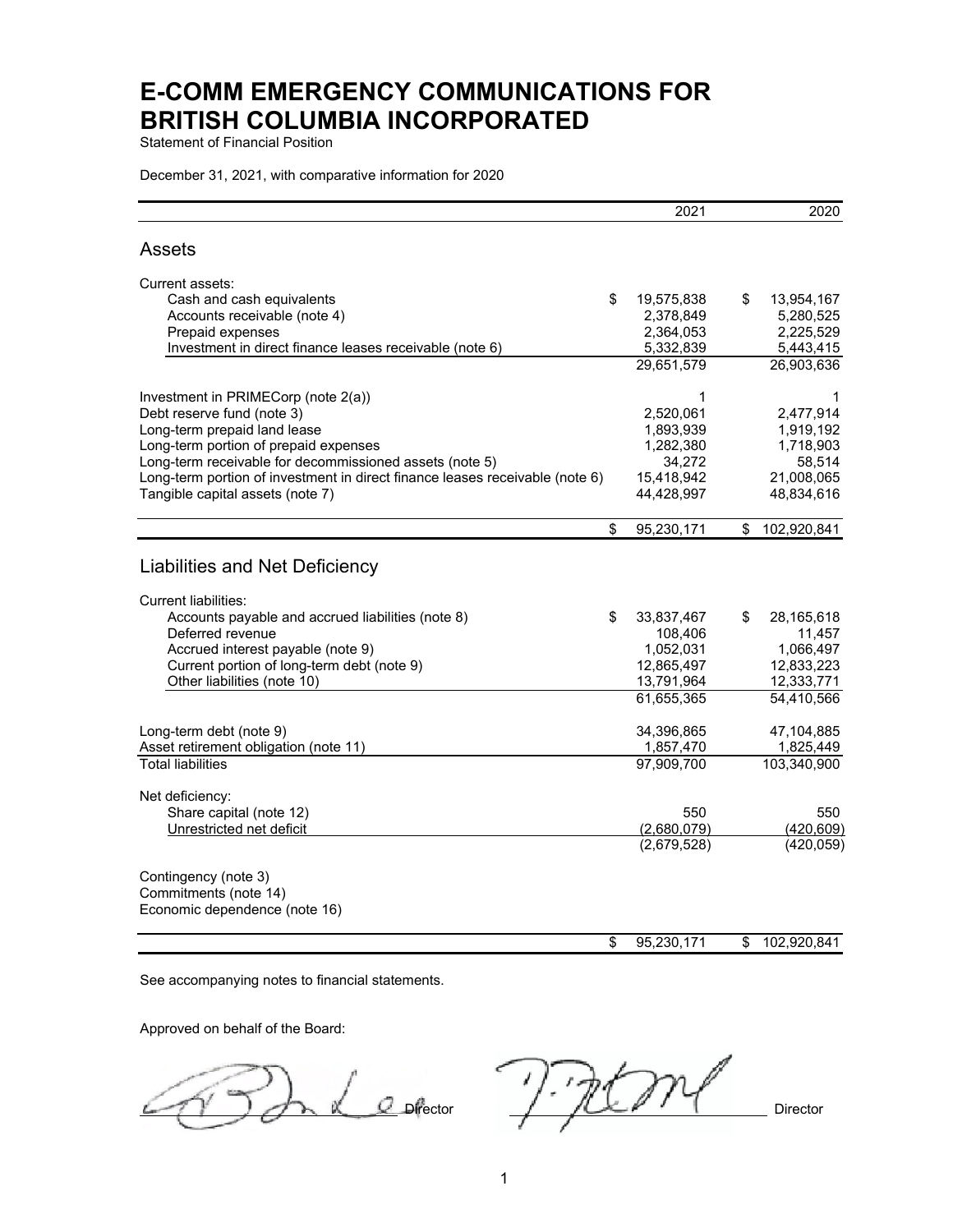Statement of Operations and Net Assets (Deficit)

Year ended December 31, 2021, with comparative information for 2020

|                                                                | 2021              | 2020             |
|----------------------------------------------------------------|-------------------|------------------|
| Revenue:                                                       |                   |                  |
| Radio system                                                   | \$<br>16,322,967  | \$<br>15,481,905 |
| Consolidated dispatch and 9-1-1 call taking system             | 49,966,738        | 47,859,618       |
| Contract service fees and miscellaneous revenue                | 7,830,424         | 7,575,459        |
| CAD system                                                     | 1,642,397         | 1,591,580        |
| Records management system                                      | 977,344           | 1,010,324        |
| Financing revenue from direct finance leases                   | 617,059           | 650,979          |
| Tenant recoveries rental                                       | 557,590           | 522,780          |
| Interest income                                                | 5,582,827         | 5,101,022        |
|                                                                | 83,497,346        | 79,793,667       |
| Direct operating expenses:                                     |                   |                  |
| Salaries and benefits                                          | 60,831,963        | 57,316,965       |
| Maintenance and technology                                     | 5,668,172         | 5,243,892        |
| Premises                                                       | 4,474,936         | 4,178,990        |
| Professional fees                                              | 1,657,910         | 982,913          |
| Employee related                                               | 1,144,720         | 1,040,841        |
| Office supplies and communication                              | 884,410           | 854,228          |
| Other                                                          | 489,071           | 316,119          |
|                                                                | 75, 151, 182      | 69,933,948       |
| Other (income) expenses:                                       |                   |                  |
| Amortization of tangible capital assets and prepaid land lease | 6,066,957         | 6,217,168        |
| Amortization of deferred financing costs                       | 157,477           | 154,873          |
| Interest on long-term debt                                     | 4,298,621         | 4,421,759        |
| Accretion of asset retirement obligation (note 11)             | 44,567            | 42,564           |
| Loss (gain) on disposal of equipment                           | 38,012            | (16, 671)        |
| Gain on decommissioning of site lease (note 11)                |                   | (17, 108)        |
|                                                                | 10,605,634        | 10,802,585       |
|                                                                | 85,756,816        | 80,736,533       |
| Deficiency of revenue over expenses                            | (2, 259, 470)     | (942, 866)       |
| Unrestricted net assets (deficit), beginning of year           | (420, 609)        | 522,257          |
| Unrestricted net deficit, end of year                          | \$<br>(2,680,079) | \$<br>(420, 609) |

See accompanying notes to financial statements.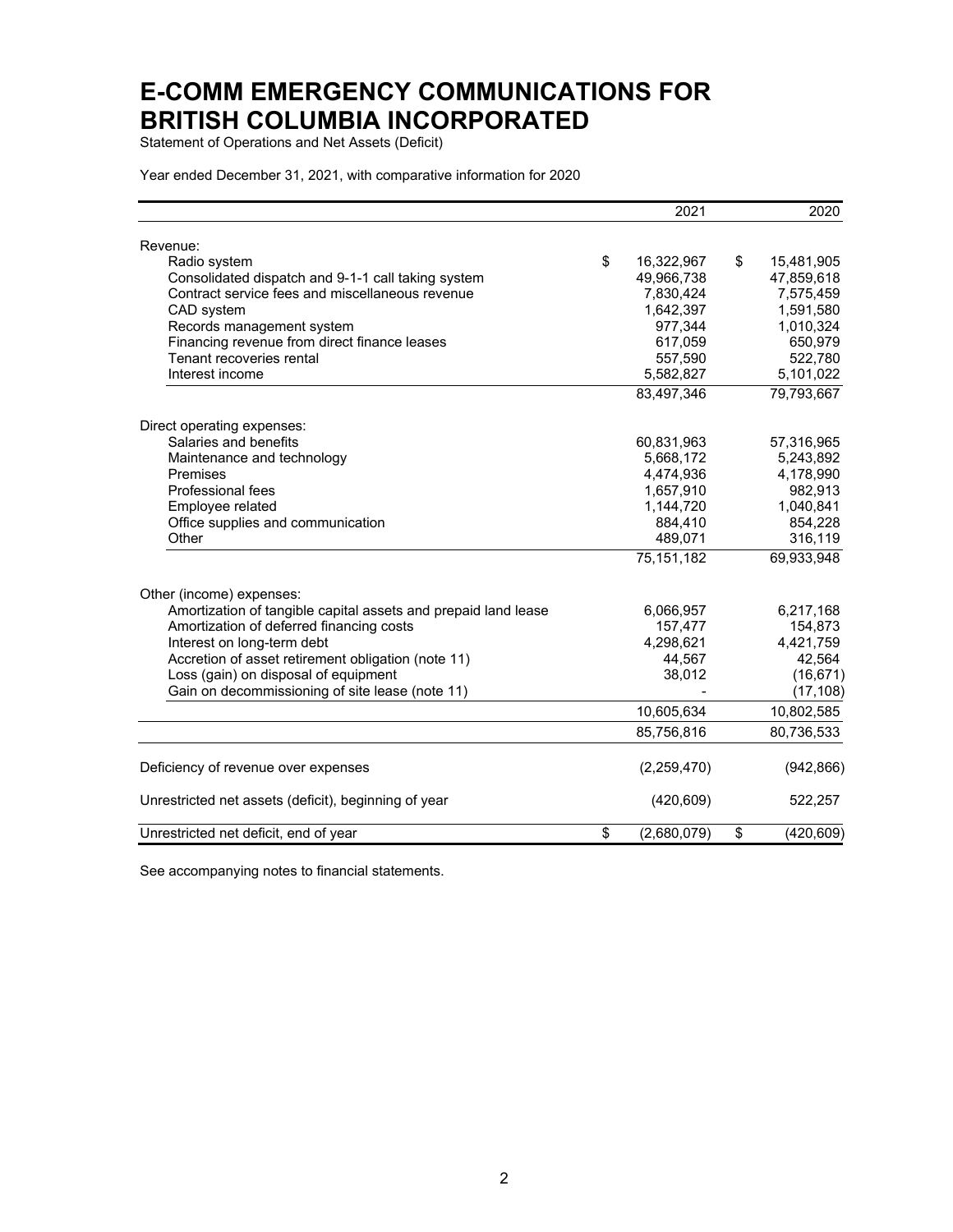Statement of Cash Flows

Year ended December 31, 2021, with comparative information for 2020

|                                                                   | 2021              | 2020             |
|-------------------------------------------------------------------|-------------------|------------------|
| Cash provided by (used in):                                       |                   |                  |
| Operating:                                                        |                   |                  |
| Deficiency of revenue over expenses                               | \$<br>(2,259,470) | \$<br>(942, 866) |
| Items not involving cash:                                         |                   |                  |
| Amortization of tangible capital assets                           | 6,041,704         | 6,191,915        |
| Amortization of prepaid land lease                                | 25,253            | 25,253           |
| Accretion of asset retirement obligation ("ARO")                  | 44,567            | 42,564           |
| Gain on decommissioning of site lease                             |                   | (17, 108)        |
| Adjustment due to revaluation of ARO                              | (12, 546)         | (16, 125)        |
| Additions to ARO for new site lease                               |                   | 22,145           |
| Amortization of deferred financing costs                          | 157,477           | 154,873          |
| Interest earned on debt reserve fund                              | (42, 147)         | (49, 961)        |
| Interest earned on investment in direct finance leases receivable | (617,059)         | (650, 979)       |
| Loss (gain) on disposal of equipment                              | 38,012            | (16, 671)        |
| Expenditures on asset retirement obligation                       |                   | (8,791)          |
| Changes in non-cash operating items:                              |                   |                  |
| Accounts receivable and long-term receivables                     | 2,925,918         | 2,747,703        |
| Prepaid expenses                                                  | 297,999           | (874, 190)       |
| Accounts payable, accrued liabilities and interest payable        | 5,657,383         | 3,333,744        |
| Deferred revenue                                                  | 96,949            | (83, 978)        |
| <b>Other liabilities</b>                                          | 1,458,193         | (552, 927)       |
|                                                                   | 13,812,233        | 9,304,601        |
| Financing:                                                        |                   |                  |
| Proceeds from issuance of share capital                           |                   | 10               |
| Repayment of long-term debt                                       | (12, 833, 223)    | (14, 023, 940)   |
|                                                                   | (12,833,223)      | (14, 023, 930)   |
| Investing:                                                        |                   |                  |
| Acquisition and construction of tangible capital assets           | (1,674,097)       | (1, 184, 553)    |
| Payments received on direct finance leases receivable             | 5,295,159         | 7,256,189        |
| Net acquisition of assets for direct finance leases               | 1,021,599         | (3,652,266)      |
|                                                                   | 4,642,661         | 2,419,370        |
| Increase (decrease) in cash and cash equivalents                  | 5,621,671         | (2, 299, 959)    |
| Cash and cash equivalents, beginning of year                      | 13,954,167        | 16,254,126       |
| Cash and cash equivalents, end of year                            | \$<br>19,575,838  | \$<br>13,954,167 |

See accompanying notes to financial statements.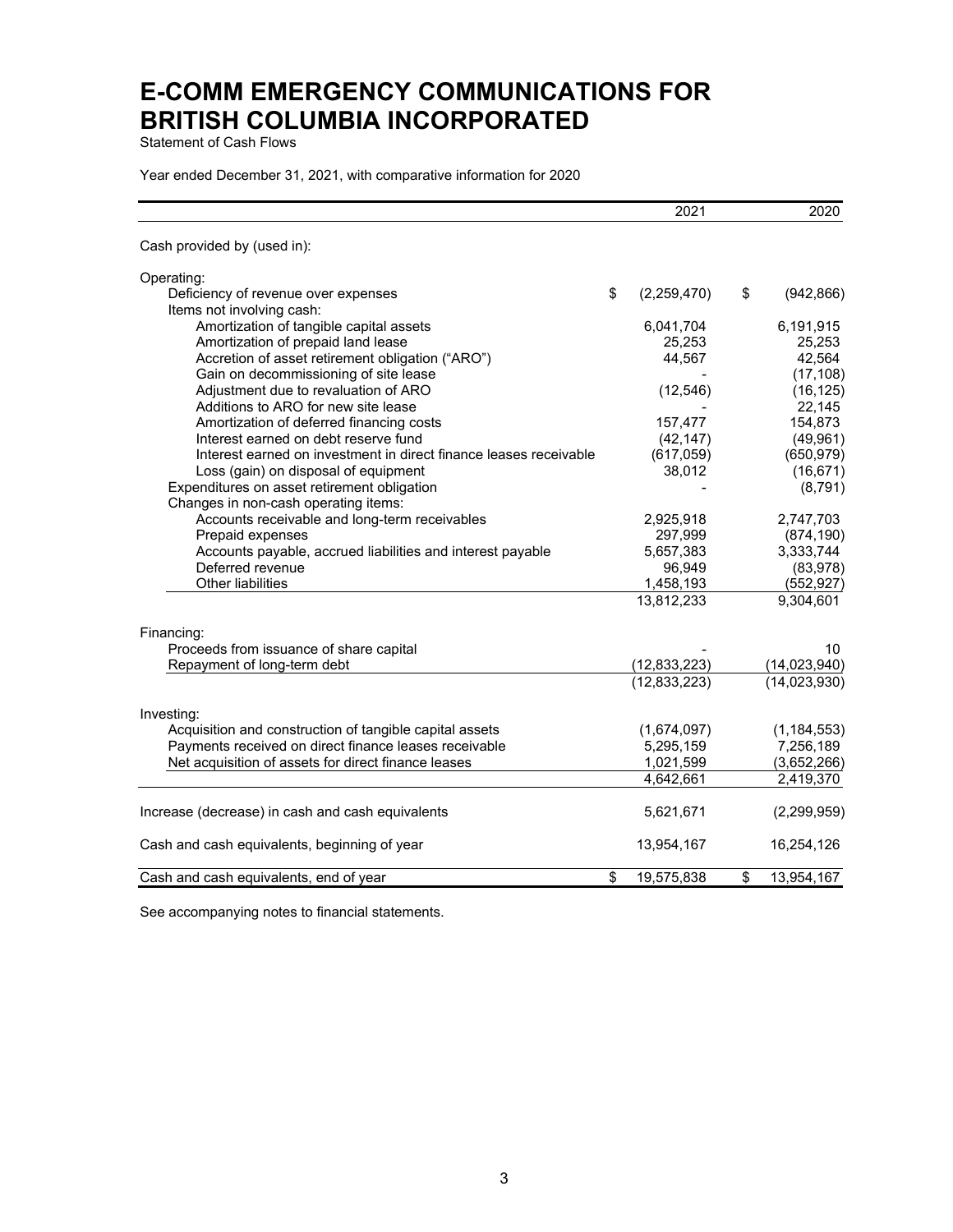Notes to Financial Statements

Year ended December 31, 2021

#### **1. Operations:**

E-Comm Emergency Communications for British Columbia Incorporated (the "Corporation") was created in 1997 under legislation known as the Emergency Communications Corporations Act. On September 22, 1997, the Corporation was incorporated under the Business Corporations Act (British Columbia).

The Corporation provides centralized emergency communications and related public safety and public service to municipalities, regional districts, the provincial and federal governments and their agencies, and emergency service organizations throughout British Columbia. Primary services are provided to shareholder members of the Corporation pursuant to the Members' Agreement, and to the Royal Canadian Mounted Police ("RCMP") pursuant to a Special User Agreement.

The Corporation is exempt from income tax under the Income Tax Act.

#### **2. Significant accounting policies:**

These financial statements have been prepared in accordance with Canadian Accounting, Standards for Not-for-Profit Organizations and incorporate the following significant accounting policies:

(a) Basis of presentation:

In March 2003, the Corporation established Police Records Information Management Environment Incorporated ("PRIMECorp"), a wholly-owned company, to ensure that the records management system and computer aided dispatch system are delivered and consistent in all police agencies throughout British Columbia. As the operations are controlled by the Province of British Columbia, Minister of Public Safety and Solicitor General, the net assets and operations of PRIMECorp have not been included in these financial statements.

(b) Revenue recognition:

Revenue from the provision of services is recognized in the period that the services are provided through operating activities or the consumption of tangible capital assets over their useful lives, irrespective of the period in which the service is billed. The Members' Agreement specifies the manner in which members are obligated to pay for services rendered by the Corporation. Finance income related to direct-financing type leases is recognized in a manner that produces a constant rate of return over the terms of the leases. Amounts received for future services are deferred until the service is provided.

(c) Cash and cash equivalents:

Cash and cash equivalents consist of cash on hand, cash held in banks and term deposits maturing within 90-days from the date of acquisition, net of bank overdrafts, if any.

(d) Costs recoverable through future billings:

Costs recoverable through future billings represent services provided through the utilization of tangible capital assets, the cost of which is recoverable through future payments in accordance with the Members' Agreement.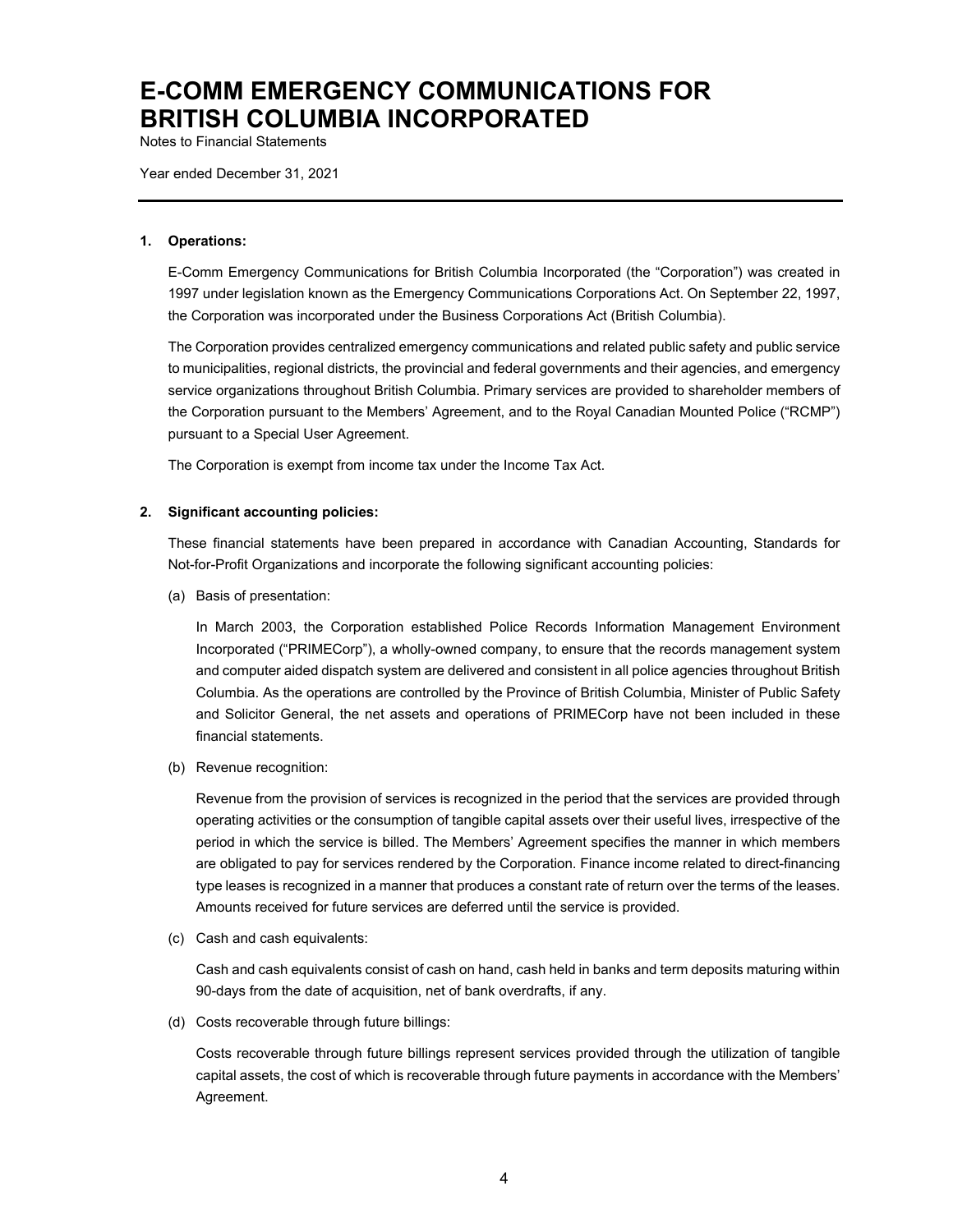Notes to Financial Statements (continued)

Year ended December 31, 2021

#### **2. Significant accounting policies (continued):**

(e) Prepaid land lease:

The land on which the Corporation's building is located has been leased from the City of Vancouver for a period of 99-years commencing 1999. The prepaid amount is being amortized, and recovered through billings, over the term of the lease.

(f) Tangible capital assets:

Tangible capital assets are stated at cost, net of accumulated amortization. Interest costs directly attributable to major projects are capitalized and, commencing at project completion, are amortized over the estimated life of the underlying assets.

Amortization begins when assets are put into use and is provided on a straight-line basis over the estimated useful lives of the assets as follows:

| Asset                                      | Rate                       |
|--------------------------------------------|----------------------------|
|                                            |                            |
| <b>Building</b>                            | 40.0 years                 |
| Furniture, fixtures and building equipment | 3.0 years to 25.0 years    |
| Radio                                      | 5.0 years to 20.5 years    |
| Dispatch consoles and voice systems        | 7.0 years to 10.0 years    |
| Records management system - Fire           | 5.0 years to 10.0 years    |
| Computer aided dispatch - Fire             | 5.0 years to 10.0 years    |
| User equipment                             | 7.5 years to 12.5 years    |
| Leasehold improvements                     | Over the term of the lease |

The Corporation reviews its tangible capital assets for impairment whenever events or changes in circumstances indicate that the tangible capital asset no longer contributes to the Corporation's ability to provide services, or that the value of future economic benefits or service potential associated with the asset is less than its carrying amount. If such condition exists, an impairment loss is measured and recorded in the statement of operations at the amount by which the carrying amount of the tangible capital asset exceeds its fair value or replacement cost.

(g) Asset retirement obligations:

The Corporation recognizes the liability for an asset retirement obligation that results from acquisition, construction, development or normal operations in the year in which it is incurred and when a reasonable estimate of fair value can be made. The amount recognized is the best estimate of the expenditure required to settle the present obligation. The corresponding cost is capitalized as part of the related asset and is amortized over the asset's useful life. In subsequent years, the liability is adjusted for changes resulting from the passage of time and revisions to either the timing or the amount of the original estimate of the undiscounted cash flows. The accretion of the liability to its fair value as a result of the passage of time is charged to earnings while changes resulting from the revisions to either the timing or the amount of the original estimate of the undiscounted cash flows are accounted for as part of the carrying amount of the related long-lived asset.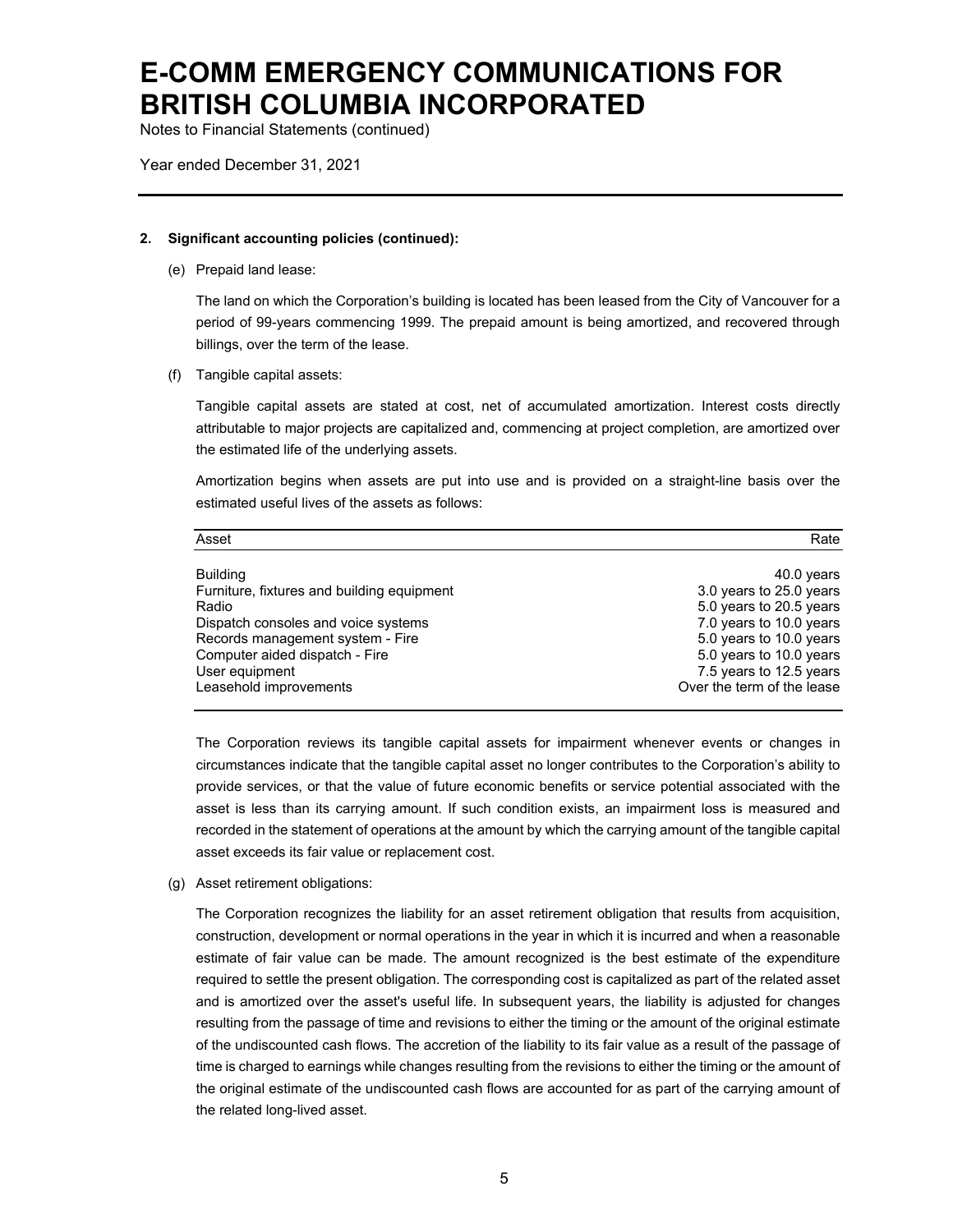Notes to Financial Statements (continued)

Year ended December 31, 2021

#### **2. Significant accounting policies (continued):**

(h) Financial instruments:

Financial instruments are recorded at fair value on initial recognition. Freestanding derivative instruments that are not in a qualifying hedging relationship and equity instruments that are quoted in an active market are subsequently measured at fair value. All other financial instruments are subsequently measured at cost or amortized cost, unless management has elected to carry the instruments at fair value. The Corporation does not hold any financial instruments that it is required to carry at fair value nor has not elected to carry any financial instruments at fair value.

The Corporation's financial instruments carried at amortized cost include cash and cash equivalents, accounts receivable, debt reserve fund, accounts payable and accrued liabilities, and long-term debt.

Transaction costs incurred on the acquisition of financial instruments measured subsequently at fair value are expensed as incurred. All other financial instruments are adjusted by transaction costs incurred on acquisition and financing costs. These costs are amortized using the effective interest rate method.

Financial assets carried at cost or amortized cost are assessed for impairment on an annual basis at the end of the fiscal year if there are indicators of impairment. If there is an indication of impairment, the Corporation determines if there is a significant adverse change in the expected amount or timing of future cash flows from the financial asset. If there is a significant adverse change in the expected cash flows, the carrying value of the financial asset is reduced to the highest of the present value of the expected cash flows, the amount that could be realized from selling the financial asset or the amount the Corporation expects to realize by exercising its right to any collateral. If events and circumstances reverse in a future period, an impairment loss will be reversed to the extent of the improvement, not exceeding the initial impairment charge.

(i) Related party transactions:

Transactions with related parties are in the normal course of operations and are recorded at the agreed upon exchange amount. Contractual arrangements and service agreements with related parties are subject to the Corporation's tendering and proposal processes.

(j) Employee future benefits:

The Corporation participates in a multi-employer defined benefits pension plan. Defined contribution plan accounting is applied to this plan because the actuary does not attribute the deficit or surplus of the plan to specific employers. The pension expense associated with this plan is equal to the Corporation's contributions during the reporting period.

(k) Measurement uncertainty:

The preparation of financial statements requires management to make estimates and assumptions that affect the reported amounts of assets and liabilities and disclosure of contingent assets and liabilities at the date of financial statements. Significant areas requiring the use of management estimates relate to the measurement of asset retirement obligations. Actual results could differ from those estimates.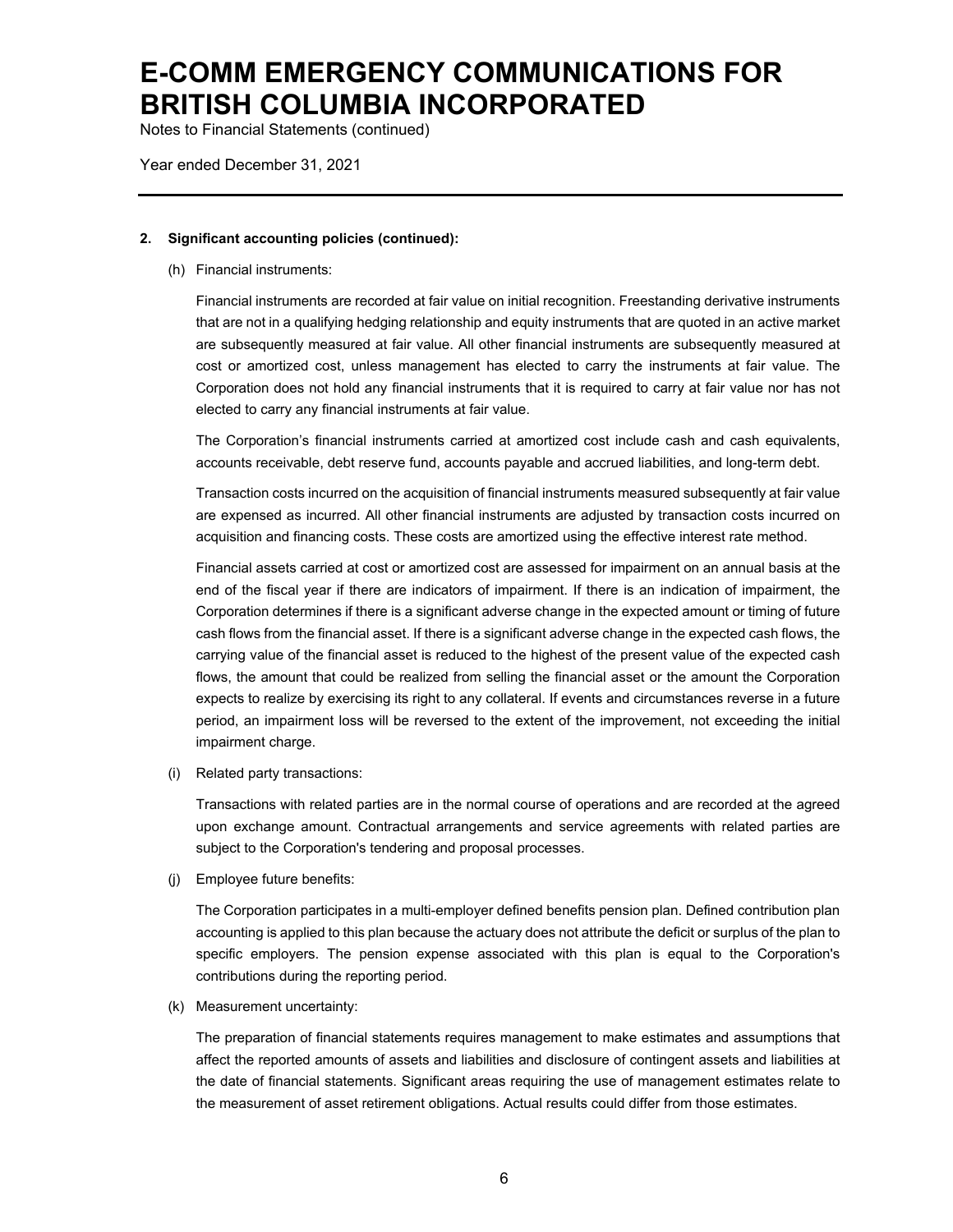Notes to Financial Statements (continued)

Year ended December 31, 2021

#### **3. Debt reserve fund and contingency:**

The Corporation is required to maintain 1% of the initial borrowings through the Municipal Finance Authority of British Columbia ("MFA") in a debt reserve fund administered by the MFA. The original amount is presented together with interest earned on the reserve fund investments.

Demand notes in the aggregate amount of \$11,484,274 (2020 - \$11,484,274) are also provided by the Corporation to the MFA as a requirement of the borrowings. The debt agreement with the MFA provides that if at any time the scheduled payments provided for in the agreement are not sufficient to meet the MFA's obligations in respect to such borrowing, the deficiency becomes the joint and several liability of the Corporation and all other participants to the agreement through the MFA. The Corporation is similarly liable on a contingent basis for the debt of other entities secured through the MFA. These contingent demand loans are not recorded in the Corporation's financial statements as they are not likely to be paid.

If at any time the Corporation does not have sufficient funds to meet payments due on its obligations, the payments shall be made from the debt reserve fund. The amounts due to the Corporation from the debt reserve fund are repaid to the Corporation when the respective loan agreements mature. There were no additions to the debt reserve fund during the year (2020 - nil). Interest earned on the debt reserve fund at 1.7% per annum (2020 - 2.06%) amounts to \$42,147 (2020 - \$49,961).

#### **4. Accounts receivable:**

|                                                                                                                | 2021                                             | 2020                                                 |
|----------------------------------------------------------------------------------------------------------------|--------------------------------------------------|------------------------------------------------------|
| Dispatch and 9-1-1 call taking levies<br>Radio levies<br>Technology support services fees<br>Other receivables | \$<br>227,063<br>473.517<br>1,274,598<br>403.671 | \$<br>2,739,461<br>1.042.223<br>1,293,238<br>205.603 |
|                                                                                                                | 2,378,849                                        | 5,280,525                                            |

#### **5. Long-term receivable for decommissioned assets:**

|                      |    | 2021   | 2020         |
|----------------------|----|--------|--------------|
| Microwave Network    | \$ | 58,530 | \$<br>83,922 |
| Less current portion |    | 24,258 | 25,408       |
|                      | S  | 34,272 | \$<br>58,514 |

The current portion of receivable for decommissioned assets is recorded in accounts receivable.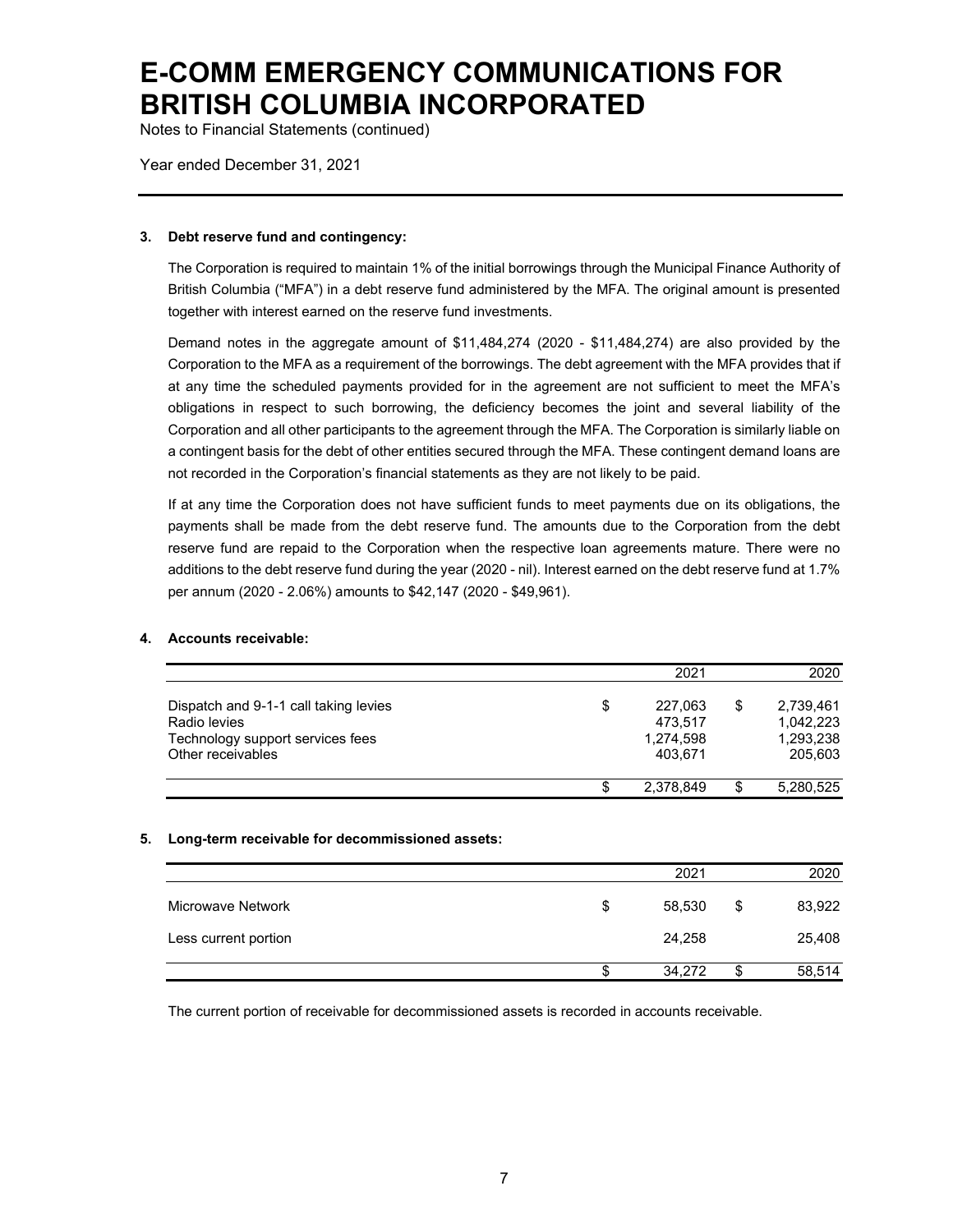Notes to Financial Statements (continued)

Year ended December 31, 2021

#### **5. Long-term receivable for decommissioned assets (continued):**

The long-term receivable for decommissioned assets relates to the Microwave Network. The Microwave Network was comprised of three rings that were used to connect the Corporation's radio sites to each other and to the central voice radio network switch housed in the Corporation's main building. The rings were replaced in 2012 and the original microwave backbone system was taken out of service. As the unamortized capital cost of the original system is recoverable from all committed agencies, the carrying value at the out-of-service date has been reclassified to a long-term receivable to be recovered through future billings. The receivable was initially recorded at fair value using the discounted cash flow model and subsequently recorded at amortized cost.

#### **6. Investment in direct finance leases receivable:**

|                                                |    | 2021       |   | 2020       |
|------------------------------------------------|----|------------|---|------------|
| User equipment lease receivable (a)            | \$ | 19,469,190 | S | 25,117,409 |
| Computer aided dispatch lease receivable (b)   |    | 28.361     |   | 48.537     |
| Remote dispatch equipment lease receivable (c) |    | 1,254,230  |   | 1,285,534  |
|                                                |    | 20.751.781 |   | 26,451,480 |
| Less current portion                           |    | 5.332.839  |   | 5.443.415  |
|                                                | S  | 15.418.942 |   | 21,008,065 |

(a) Specific user agencies lease user equipment from the Corporation under 7.5-year direct finance leases. The leases bear imputed interest of \$2,196,162 in aggregate (2020 - \$2,853,420) at rates of 2.24% to 4.65% over the lease term. The future minimum payments, excluding financing costs, due from the user agencies are as follows:

| 2023<br>2024 | 5,068,990<br>5,030,910 |
|--------------|------------------------|
| 2025         | 2,948,190              |
| 2026         | 764,400                |
| Thereafter   | 529,541                |
|              |                        |
|              | \$<br>19,469,190       |

(b) Specific user agencies lease computer aided dispatch user equipment from the Corporation under 5-year direct finance leases. The leases bear imputed interest of \$1,744 in aggregate (2020 - \$2,858) at rates of 0.95% to 2.20% over the lease term. The future minimum payments, excluding financing costs, due from the user agencies over the remaining term are as follows:

| 2022<br>2023 | S | 14,180<br>14,181 |
|--------------|---|------------------|
|              | S | 28,361           |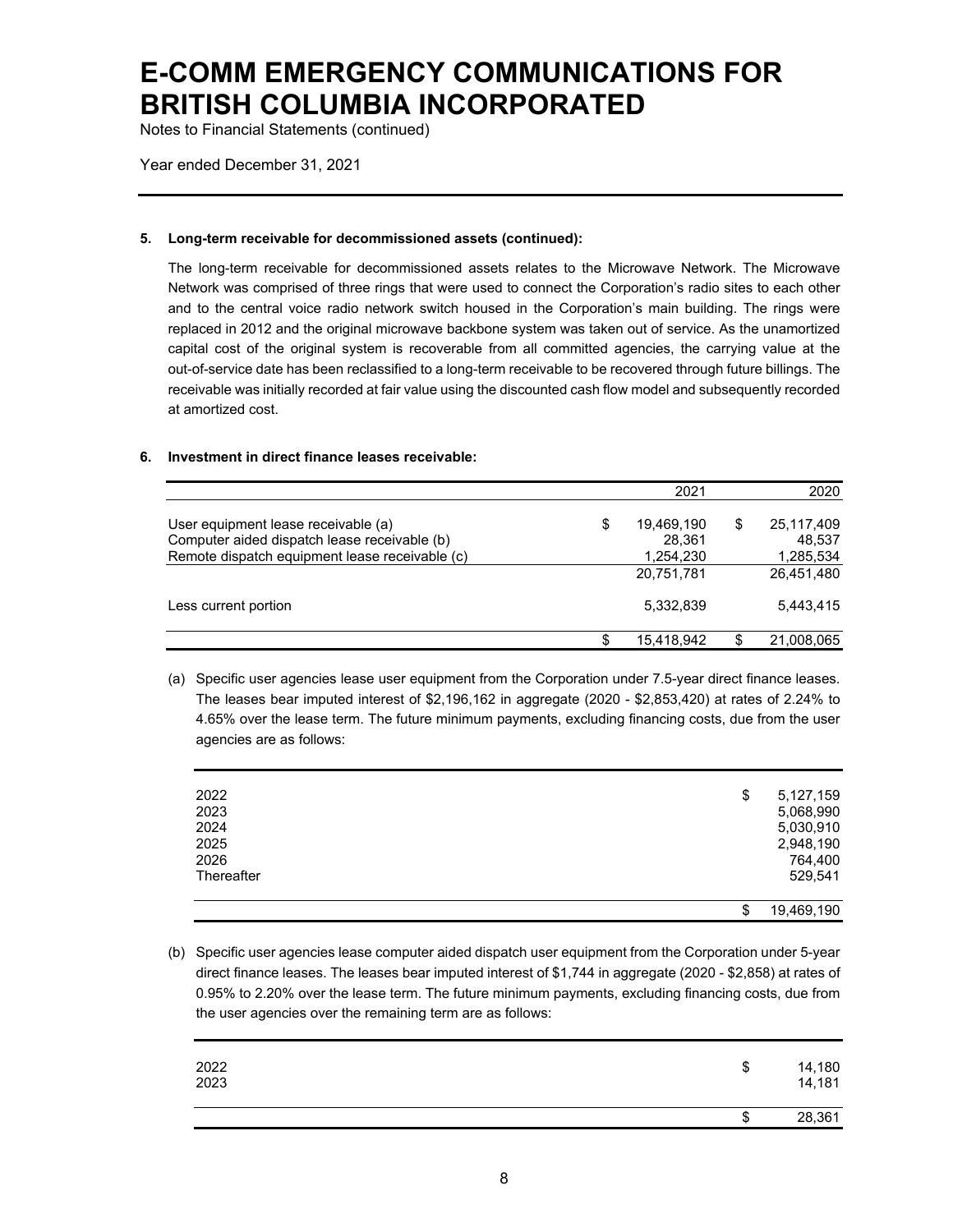Notes to Financial Statements (continued)

Year ended December 31, 2021

#### **6. Investment in direct finance leases receivable (continued):**

(c) Specific user agencies lease remote dispatch equipment from the Corporation under 10-year direct finance leases. The leases bear imputed interest of \$174,310 in aggregate (2020 - \$182,300) at rates of 2.24% to 2.85% over the lease term. The future minimum payments, excluding financing costs, due from the remote dispatch agencies are as follows:

| 2022       | \$<br>191,500   |
|------------|-----------------|
| 2023       | 189,830         |
| 2024       | 186,000         |
| 2025       | 183,410         |
| 2026       | 183,410         |
| Thereafter | 320,080         |
|            | \$<br>1,254,230 |

#### **7. Tangible capital assets:**

|                                  |             |                  |         | 2021       | 2020             |
|----------------------------------|-------------|------------------|---------|------------|------------------|
|                                  |             | Accumulated      |         | Net book   | Net book         |
|                                  | Cost        | depreciation     |         | value      | value            |
|                                  |             |                  |         |            |                  |
| \$<br><b>Building</b>            | 9.149.286   | 5.322.916<br>\$  | \$      | 3,826,370  | \$<br>4,114,698  |
| Furniture, fixtures and building |             |                  |         |            |                  |
| equipment                        | 14.463.538  | 11,705,735       |         | 2,757,803  | 2,787,027        |
| Radio                            | 69,163,897  | 33,096,868       |         | 36,067,029 | 39,797,040       |
| Dispatch consoles and            |             |                  |         |            |                  |
| voice systems                    | 5,266,367   | 3,952,296        |         | 1,314,071  | 1,477,800        |
| Records management system - Fire | 2,314,276   | 2,304,027        |         | 10.249     | 15,587           |
| Computer aided dispatch - Fire   | 3,060,474   | 2,858,173        |         | 202.301    | 272,958          |
| User equipment                   | 139,353     |                  | 77.208  | 62.145     | 74,855           |
| Leasehold improvements           | 872.503     |                  | 683.474 | 189.029    | 294.651          |
| \$                               | 104.429.694 | 60.000.697<br>\$ | \$      | 44.428.997 | \$<br>48,834,616 |

#### **8. Accounts payable and accrued liabilities:**

Included in accounts payable and accrued liabilities as at December 31, 2021 are government remittances payable of \$997,921 (2020 - \$1,524,309) relating to payroll related taxes.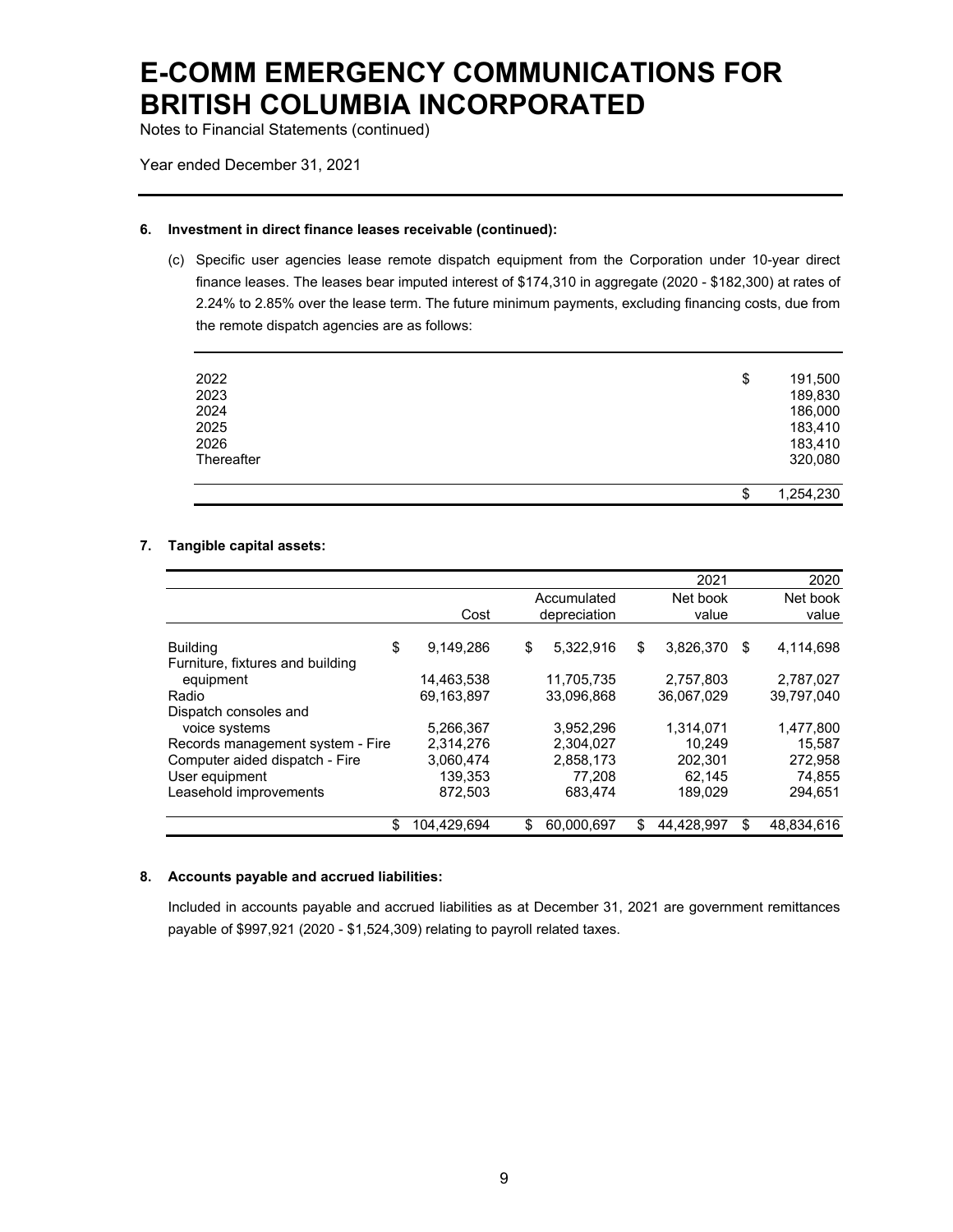Notes to Financial Statements (continued)

Year ended December 31, 2021

#### **9. Long-term debt:**

|                                                           |     | 2021             | 2020             |
|-----------------------------------------------------------|-----|------------------|------------------|
| 0.65% unsecured note payable, maturing                    |     |                  |                  |
| June 1, 2022                                              | (a) | \$<br>791,572    | \$<br>1,990,069  |
| 2.85% unsecured note payable, maturing                    |     |                  |                  |
| October 3, 2023                                           | (b) | 1,066,779        | 1,605,901        |
| 2.65% unsecured note payable, maturing                    |     |                  |                  |
| March 24, 2024                                            | (c) | 9,107,870        | 12,887,602       |
| 2.85% unsecured note payable, maturing                    |     |                  |                  |
| October 24, 2024                                          | (d) | 15,694,978       | 20,704,110       |
| 2.24% unsecured note payable, maturing<br>October 9, 2029 |     | 20,953,708       | 23,260,448       |
|                                                           | (e) |                  |                  |
|                                                           |     | 47,614,907       | 60,448,130       |
| Less deferred financing costs                             |     | 352,545          | 510,022          |
|                                                           |     | 47,262,362       | 59,938,108       |
| Less current portion                                      |     | 12,865,497       | 12,833,223       |
|                                                           |     | \$<br>34,396,865 | \$<br>47,104,885 |

On March 24, 1998, the Corporation entered into an agreement with the MFA to borrow up to a maximum of \$170,000,000. Of the \$170,000,000, \$47,614,907 (2020 - \$60,448,130), inclusive of sinking fund payments, has been drawn to date. Long-term debt is currently comprised of the following:

- (a) On April 9, 2002, the Corporation obtained \$16,000,000 of financing. This loan has a final payment due on June 1, 2022, bore interest at a rate of 1.75%, with interest calculated and paid semi-annually in each year of the loan. Interest rate changed to 0.65% on June 2, 2021 for the remaining term of the debt.
- (b) On September 23, 2002, the Corporation obtained \$7,684,000 of financing. This loan has a final payment due on October 3, 2023, bears interest at a rate of 2.85%, with interest calculated and paid semi-annually in each year of the loan.
- (c) On March 24, 2008, the Corporation refinanced an existing loan, leaving a balance of \$87,000,000 repayable over 16-years. This loan has a final payment on March 24, 2024 bears interest at a rate of 2.65%, with interest calculated and paid semi-annually in each year of the loan.
- (d) On October 4, 2017, the Corporation obtained \$34,873,000 in long term borrowing from the MFA for user agency radio purchases for the P25 network. This loan has an initial term of 7 years with a final payment date of October 24, 2024, bears interest at a rate of 2.85%, with interest calculated and paid semi-annually in each year of the loan.
- (e) On October 9, 2019, the Corporation obtained \$25,500,000 in long term borrowing from the MFA for user agency P25 mobile subscriber equipment, radio infrastructure and subscriber equipment for Translink's transition onto the Corporation's radio system. The loan has a term of 10 years with a final payment date of October 9, 2029, and bears interest at a rate of 2.24%, with interest calculated and paid semi-annually in each year of the loan.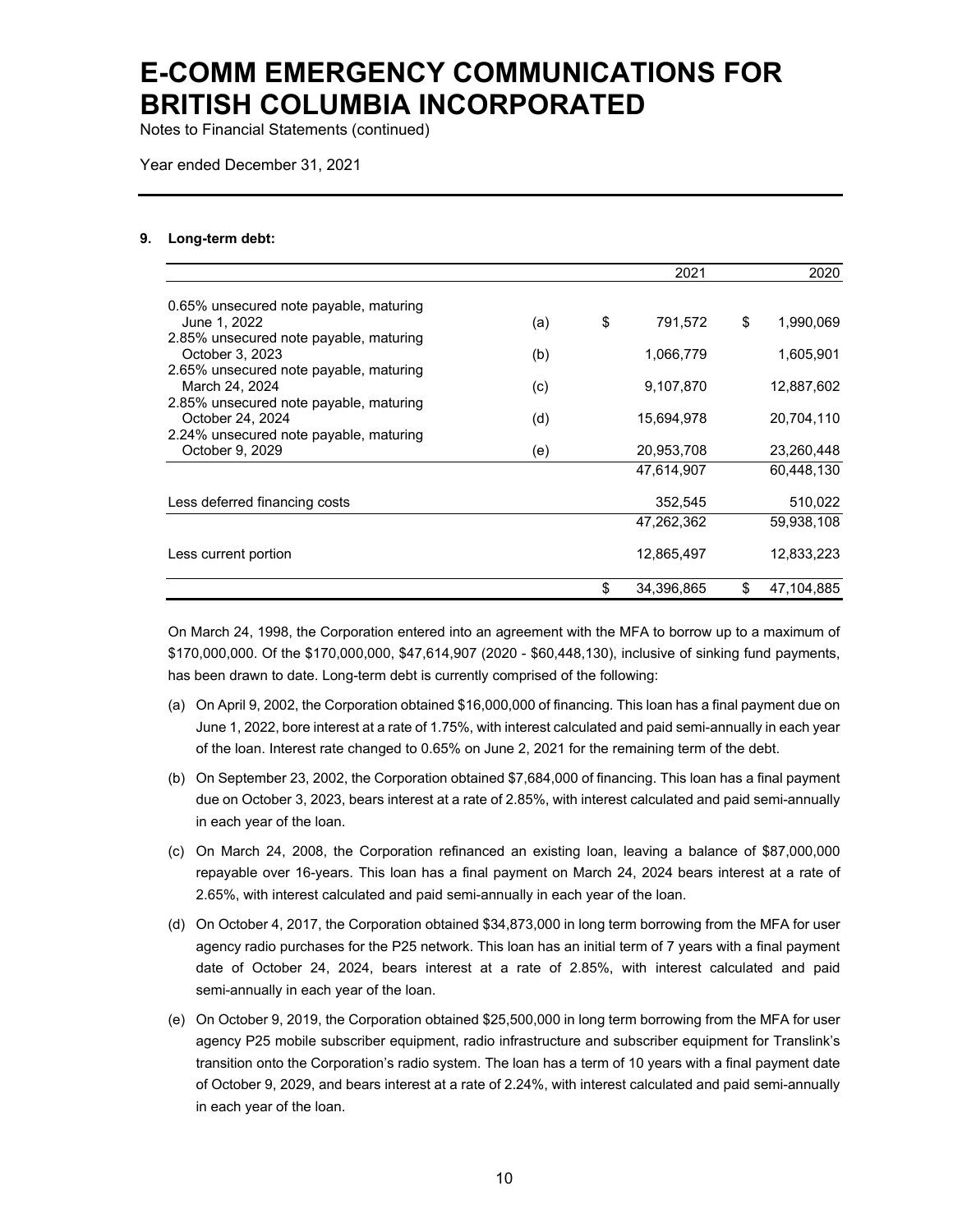Notes to Financial Statements (continued)

Year ended December 31, 2021

#### **9. Long-term debt (continued):**

The Corporation's borrowing capacity will increase in accordance with the above maturity dates.

The repayment requirements for the existing borrowing agreements for long-term debt are reported net of the sinking fund asset balances of \$123,442,093 (2020 - \$110,608,870). The sinking fund balance represents the principal payments made on outstanding debt to date. As such, the repayment schedule during the next 5-years and thereafter is as follows:

| 2022       | \$<br>12,865,497 |
|------------|------------------|
| 2023       | 12,437,245       |
| 2024       | 8,702,253        |
| 2025       | 2,596,255        |
| 2026       | 2,674,143        |
| Thereafter | 8,339,514        |
|            | \$<br>47,614,907 |

There is \$1,052,031 (2020 - \$1,066,497) of interest accrued on outstanding amounts at year-end.

#### **10. Other liabilities:**

|                              |     |   | 2021       |    | 2020       |
|------------------------------|-----|---|------------|----|------------|
| User equipment               | a)  | S | 3,167,886  | \$ | 3,297,574  |
| Radio                        | (b) |   | 7,707,764  |    | 6,718,889  |
| <b>HealthLink BC</b>         | (c) |   | 230,222    |    | 205,304    |
| Fire RMS & CAD               | (ď  |   | 2,416,458  |    | 1,866,210  |
| Province of British Columbia | (e) |   | 269.634    |    | 245,794    |
|                              |     |   | 13,791,964 | S  | 12,333,771 |

Other liabilities consist of the following:

- (a) The Corporation has received annual payments through user equipment billings from radio member agencies starting in 2007 for future user equipment purchases for specific user agencies. The funds collected are recorded as other liabilities until they are spent on behalf the user agencies. In 2021, nil (2020 - \$50,000) was repaid to user agencies, and \$129,688 (2020 - \$385,239) was drawn down for user equipment purchases on behalf of member agencies. Interest is not earned on this balance.
- (b) Starting in 2006, the Corporation has collected funds through radio billings from radio member agencies to be set aside for future radio related expenditures. The funds collected are recorded as other liabilities until they are spent. In 2021, a further \$1,856,377 (2020 - \$750,000) was collected through billings, \$878,850 (2020 - \$928,282) was authorized to be expended from the funds and was spent, and \$11,348 (2020 - \$16,863) of interest was earned by and allocated to the liability, calculated based on the average bank interest rate during the year.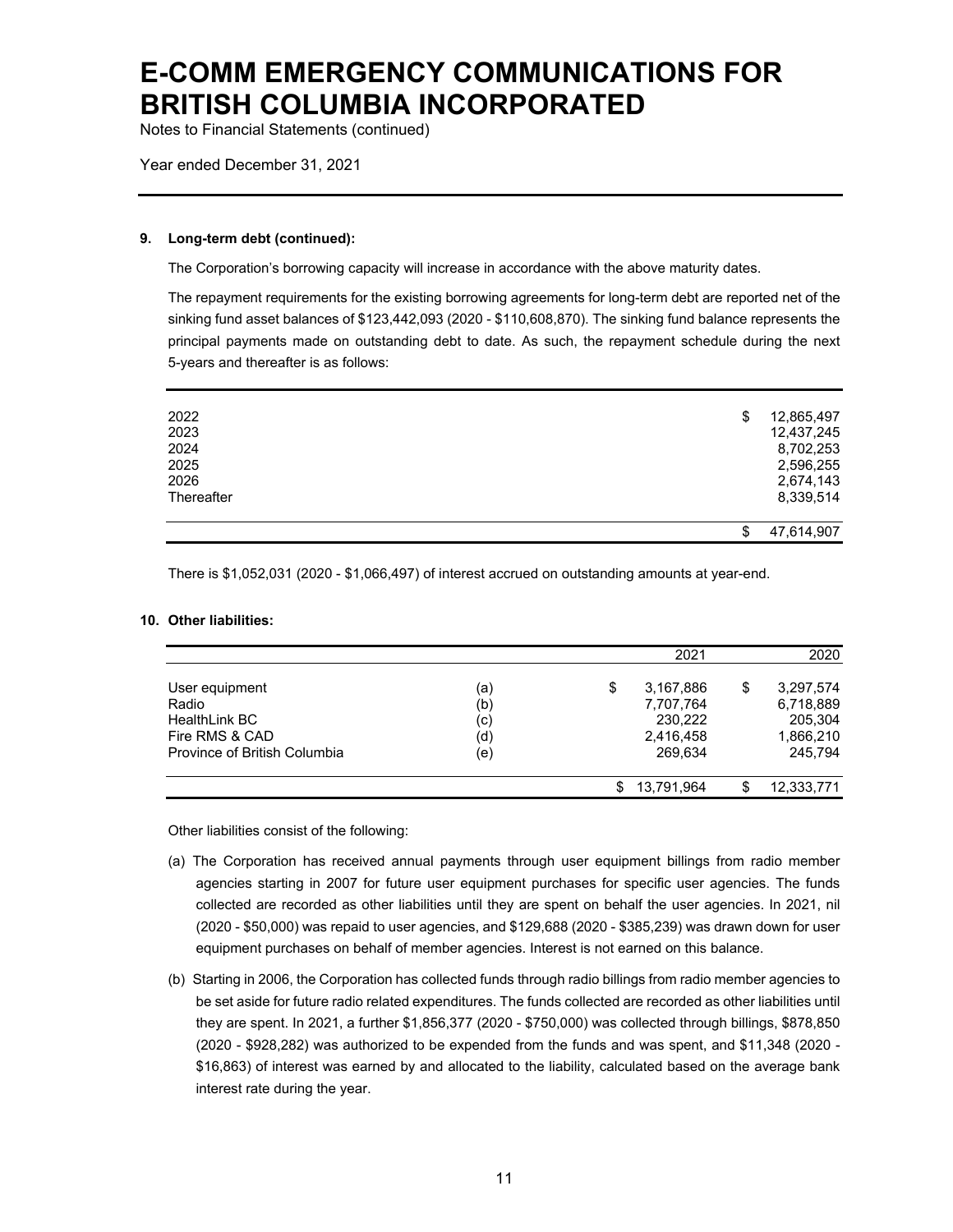Notes to Financial Statements (continued)

Year ended December 31, 2021

#### **10. Other liabilities (continued):**

- (c) The Corporation has received funds from HealthLink BC for future expenditures. These amounts are recorded as other liabilities until the funds are spent. There is no interest earned on this balance.
- (d) The Corporation has collected annual payments starting in 2011 through Fire RMS and Fire CAD billings from Fire RMS and Fire CAD member agencies for future capital use. The funds collected are recorded as other liabilities until they are spent. In 2021, \$601,179 (2020 - \$379,000) was collected through billings and \$50,931 (2020 - \$56,144) was drawn down for equipment purchases. Interest is not earned on this balance.
- (e) The Corporation received funding from the Province of British Columbia for participating in Public Safety Broadband Network trials and to create a strategic roadmap for implementing NG911 service in British Columbia. The funds received are recorded as other liabilities until the funds are spent. There is no interest earned on this balance.

#### **11. Asset retirement obligation:**

The Corporation has recorded an asset retirement obligation ("ARO") for the estimated costs of restoring certain leased sites on which the Corporation's radio towers are situated to their original condition at the end of the lease terms. Changes in the asset retirement obligation during the year are as follows:

|                                       | 2021            |   | 2020      |
|---------------------------------------|-----------------|---|-----------|
| Balance, beginning of year            | \$<br>1.825.449 | S | 1,802,764 |
| Accretion expense                     | 44.567          |   | 42.564    |
| Gain on decommissioning of site lease |                 |   | (17, 108) |
| Adjustment due to revaluation of ARO  | (12,546)        |   | (16, 125) |
| Additions to ARO for new site lease   |                 |   | 22,145    |
| Expenditures incurred                 |                 |   | (8,791)   |
| Balance, end of year                  | 1.857.470       |   | 1.825.449 |

The undiscounted estimated cash flows required to settle the obligations range from \$5,600 to \$170,000 during the years 2021 to 2066. The cash flows are discounted using credit adjusted risk-free rates of 1.80% to 2.68% (2020 - 0.91% to 2.56%).

Other assumptions used by management to determine the carrying amount of the asset retirement obligation include costs to restore the leased sites to their original condition and the rate of inflation over the expected years to settlement.

There are certain leased sites with an indeterminable amount of the asset retirement obligation as adequate information is not available to estimate fair value. As such, no asset retirement obligation has been recorded in the Corporation's financial statements for these indeterminable amounts. These amounts are not considered significant.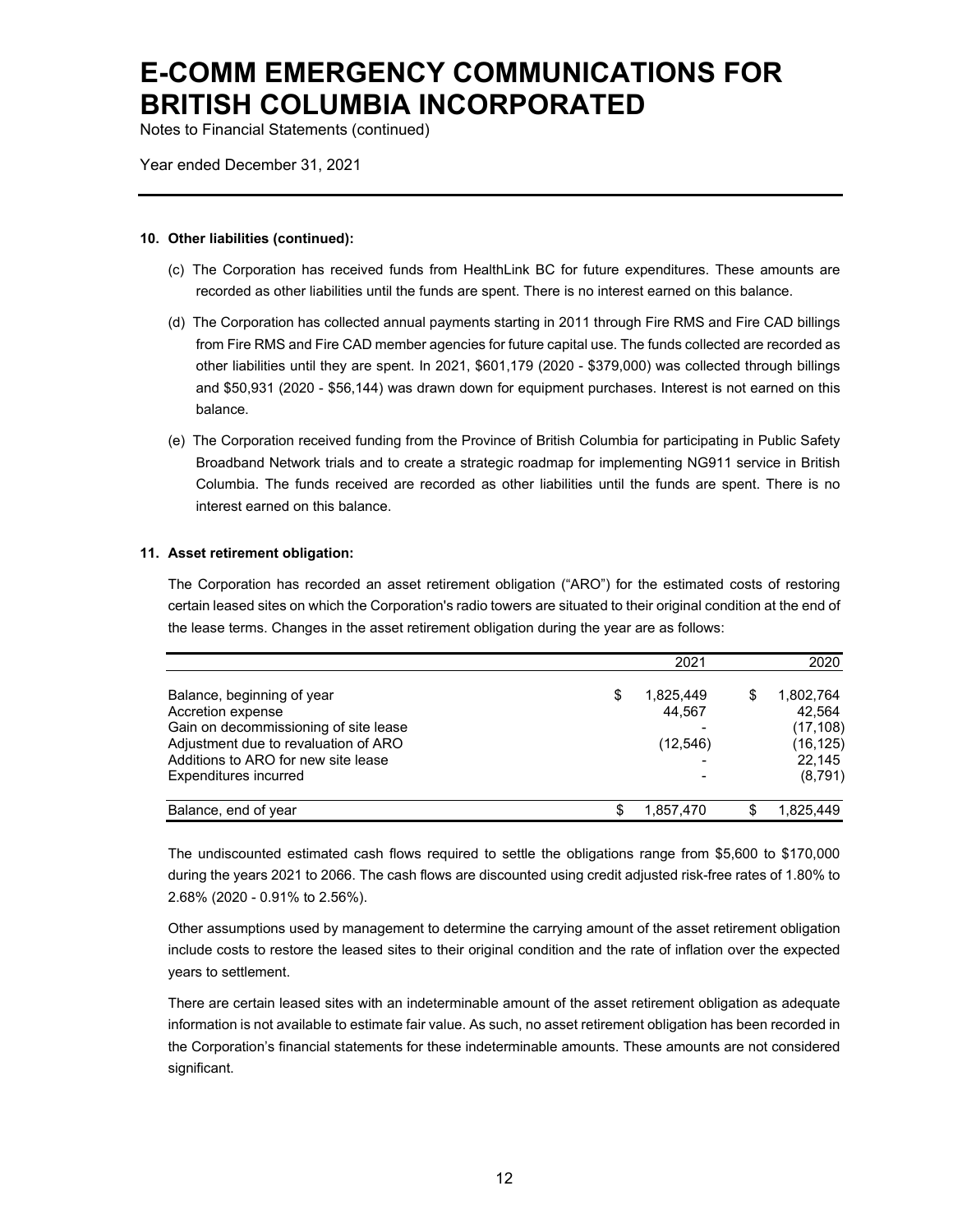Notes to Financial Statements (continued)

Year ended December 31, 2021

#### **12. Share capital:**

(a) Authorized:

360 Class A common voting shares without par value. Following project completion, Class A shareholders are obligated to share in funding both the ongoing operations and any additional costs relating to capital assets (in accordance with a cost-sharing formula). Upon a member acquiring a Class A share, that member shall have agreed to use the Corporation's wide area radio system network to which the Class A share relates.

190 Class B common restricted voting shares without par value. Following project completion, Class B shareholders can elect to become Class A shareholders on the condition that the member agrees to use the Corporation's wide area radio system network. Class B shareholders are not obligated to share in funding the ongoing operating costs.

#### (b) Issued:

|                                                                                                       | 2021       | 2020.      |
|-------------------------------------------------------------------------------------------------------|------------|------------|
| 36 Class A common voting shares (2020 - 35)<br>19 Class B common restricted voting shares (2020 - 20) | 360<br>190 | 350<br>200 |
|                                                                                                       | 550        | 550        |

#### (c) RCMP Special User Agreement:

Due to existing Federal restrictions, the RCMP cannot become a shareholder in the Corporation. Consequently, a Special User Agreement has been executed such that the RCMP has the right to participate in the Corporation's activities project on the same terms and conditions as the Class A shareholders, including the obligation to fund both the ongoing operating costs and any additional costs relating to capital assets, in accordance with a cost-sharing formula.

#### **13. Related party transactions:**

PRIMECorp is related by virtue of executive and technology support services agreements under which certain of the Corporation's management act in executive positions for PRIMECorp and the Corporation provides technology support services to PRIMECorp. The following table summarizes transactions between PRIMECorp and the Corporation during the year:

|                                                                                                                                          | 2021                                         |   | 2020                                         |
|------------------------------------------------------------------------------------------------------------------------------------------|----------------------------------------------|---|----------------------------------------------|
| Technical services and support<br>Employee secondments and employee related expenses<br>Executive services<br>Shared facilities services | 3,359,056<br>2,384,671<br>737.600<br>304.212 | S | 3,268,419<br>2.342.200<br>684.300<br>299.755 |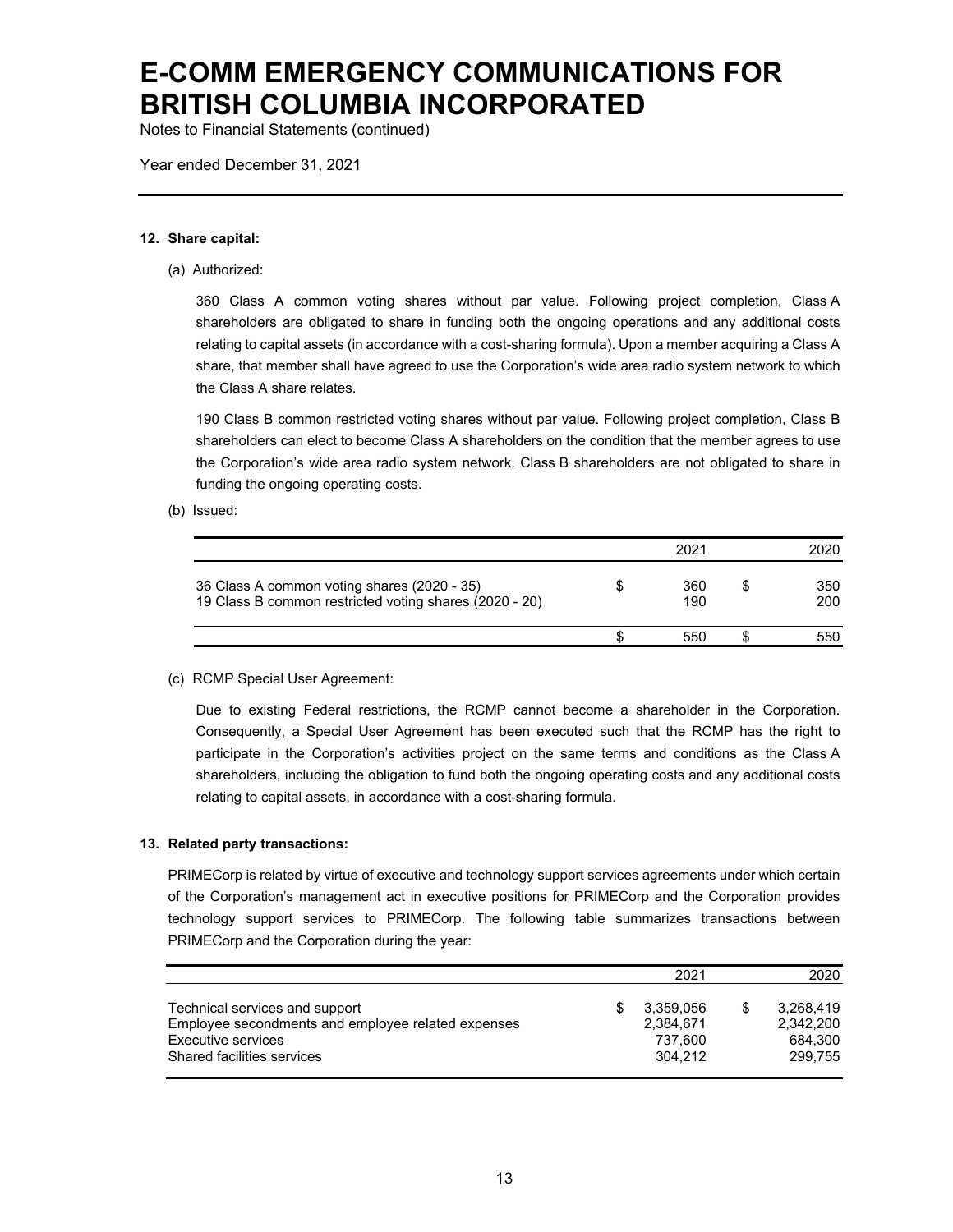Notes to Financial Statements (continued)

Year ended December 31, 2021

#### **13. Related party transactions (continued):**

The above transactions, unless disclosed otherwise, are considered to be in the normal course of operations and are measured at their exchange amount, which is the amount of consideration established and agreed to by the related parties.

Included in accounts receivable is an amount of \$684,242 (2020 - \$656,482) due from PRIMECorp.

#### **14. Commitments:**

- (a) Operating leases:
	- (*i*) The Corporation has entered into leases of land for certain radio tower sites. These leases expire in future years from 2022 to 2066 and are renewable at the option of the Corporation. Future minimum payments under these leases, excluding option periods, are approximately as follows:

| 2022       | \$<br>1,348,432  |
|------------|------------------|
| 2023       | 1,306,463        |
| 2024       | 1,313,355        |
| 2025       | 1,293,019        |
| 2026       | 1,274,860        |
| Thereafter | 15,242,839       |
|            |                  |
|            | \$<br>21,778,968 |

(*ii*) The Corporation is committed under vehicle and office equipment operating leases having varying expiry dates to the year 2023. The future minimum payments under the terms of such leases are as follows:

| 2022<br>2023 | \$<br>90,527<br>46,282 |
|--------------|------------------------|
|              | \$<br>136,809          |

(*iii*) The Corporation has entered into leases for office premises. The leases expire in future years from 2023 to 2025 and are renewable at the option of the Corporation. The future minimum payments, excluding the renewals at the option of the Corporation, are approximately as follows:

| 2022<br>2023<br>2024<br>2025 | \$<br>2,081,573<br>2,096,440<br>788,846<br>719,563 |
|------------------------------|----------------------------------------------------|
|                              | \$<br>5,686,422                                    |